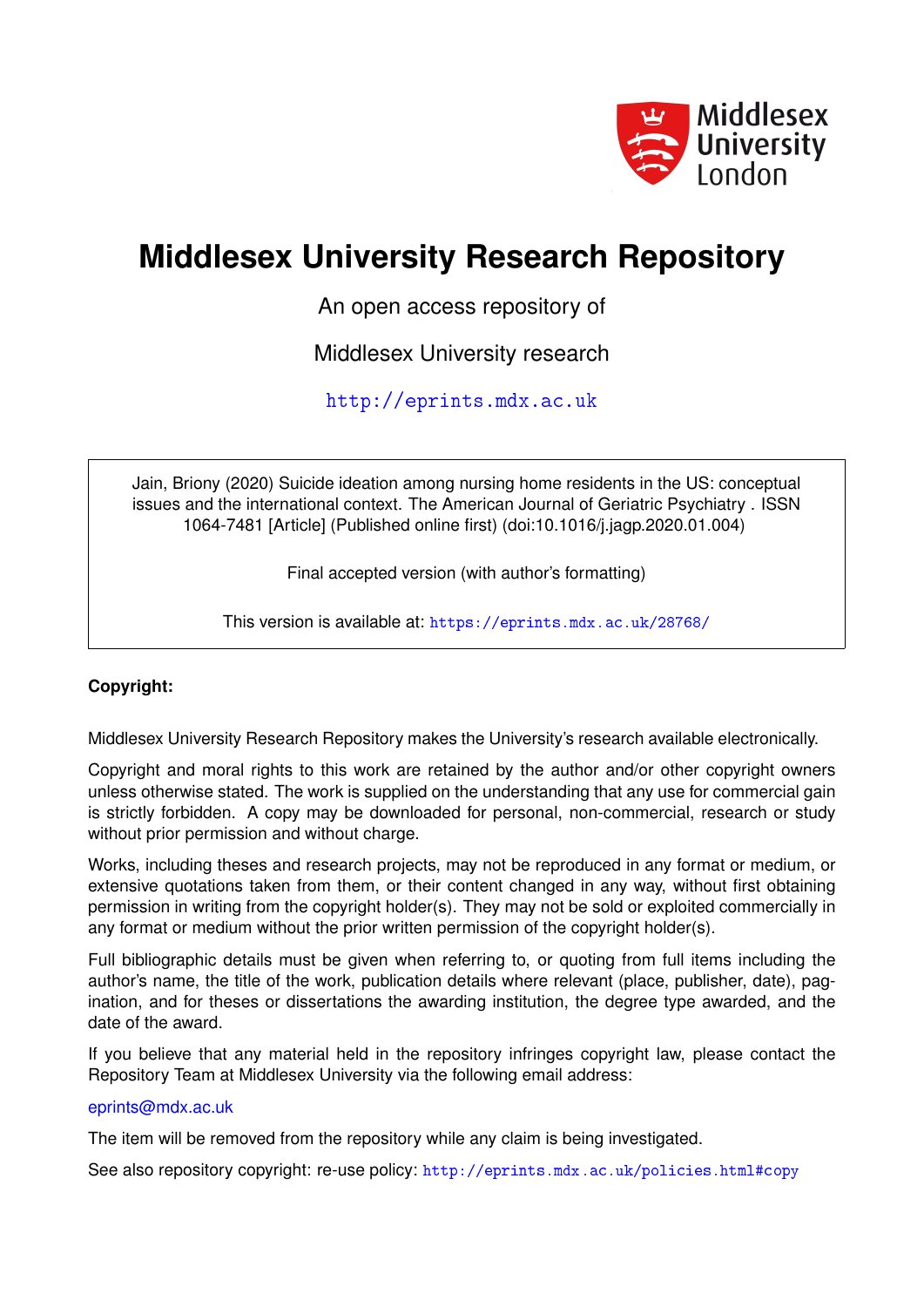**Suicide ideation among nursing home residents in the US: conceptual issues and the international context.**

Invited perspective for the American Journal of Geriatric Psychiatry

*Dr Briony Jain*

Suicidal ideation and behaviour among nursing home and long-term care (LTC) residents is of growing concern internationally. The study by Temkin-Greener and colleagues represents the first study of suicidal ideation in US nursing homes using existing national-level assessment data from the Minimum Data Set (MDS 3.0), and is also one of the few studies to examine the relationship between organisational level factors and suicidal ideation and behaviour among LTC residents in the US since the early 1990's (1, 2). Thus, it adds an important contribution to the expanding international knowledge base on suicidal behaviours among nursing home and LTC residents (3, 4).

As both the conversation that this paper contributes to and the readership of the American Journal of Geriatric Psychiatry extend far beyond US borders, it is useful to consider the findings from this latest US study in the broader international context. For example, a recent national populationbased study on completed suicide among nursing home residents in Australia found that 50% of residents who died by suicide had resided in the nursing home for less than 12 months (5). This supports the key finding of the current study by Temkin-Greener and colleagues that suicidal ideation (and thus suicide risk) is highest at admission and declines with duration of nursing home stay.

In addition to identifying the two-week prevalence of suicidal ideation among LTC residents, the study by Temkin-Greener et al, also identifies several potentially modifiable individual and facilitylevel factors associated with suicidal ideation risk including: depression, aggressive behaviour, psychiatric conditions, pain, and the use of medications such as antidepressants, antianxiety,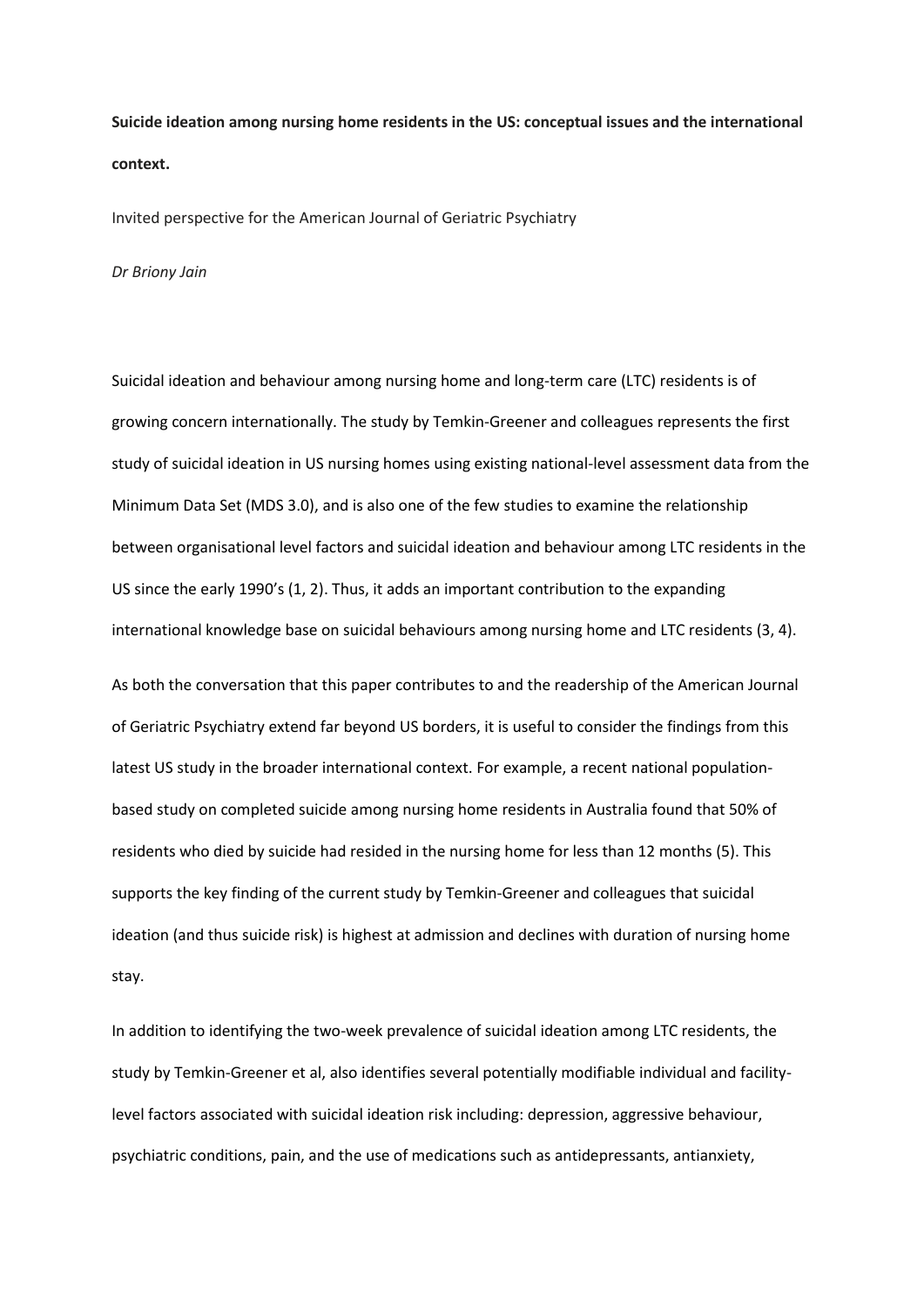antipsychotics, and hypnotics. A particularly interesting finding was that the odds for suicidal ideation were lower for residents with dementia and those with moderate/severe cognitive impairment. In other words, dementia may be somewhat of a protective factor for suicide. This was also identified in a recent data linkage study from Australia on health and care related risk factors for suicide among nursing home residents (6) and warrants further discussion and investigation.

Finally, the authors concluded that the PHQ-9 item used to assess suicidal ideation may not be well understood and the frequency of suicidal ideation in nursing homes may be under-reported. I commend the use of existing routinely-collected data to attempt to investigate and measure suicidal ideation and behaviour in LTC. However, as the authors point out, there are limitations with the accuracy of the MDS 3.0 data for this purpose. Namely, the data used to measure suicidal ideation for this research comes from a single question in the Patient Health Questionnaire (PHQ-9) which asks residents "over the last 2 weeks, have you been bothered by thoughts that you would be better off dead, or hurting yourself in some way." This is essentially asking about two different and distinct concepts at once: thoughts that one would be better off dead (which is more closely aligned with the concept of death wishes or death ideation); and thoughts of hurting oneself (self-harm or suicidal ideation). While the literature shows a positive association between PHQ-9 item and the risk of suicide death in other populations (7, 8), this is the first study to date that uses this item on PHQ-9 to measure suicidal ideation among nursing home residents. The validity of which remains to be determined, as many older people including nursing home and LTC residents often wish for death in the sense that they hope it comes soon but may never take any action to make it happen themselves. In this way, death wishes/death ideation is a distinct concept from suicidal ideation occurring somewhere else along the spectrum of suicidal behaviour. As the PHQ-9 item contains two separate constructs that cannot be separated out later during analysis, it is impossible to determine which of the two (or the impact of both combined) is the true risk predictor of future suicidal behaviour. Further, it has also been demonstrated that many deaths due to suicide among Veteran Health Administration patients were not predicted by this item at all (71.6%) (8). The authors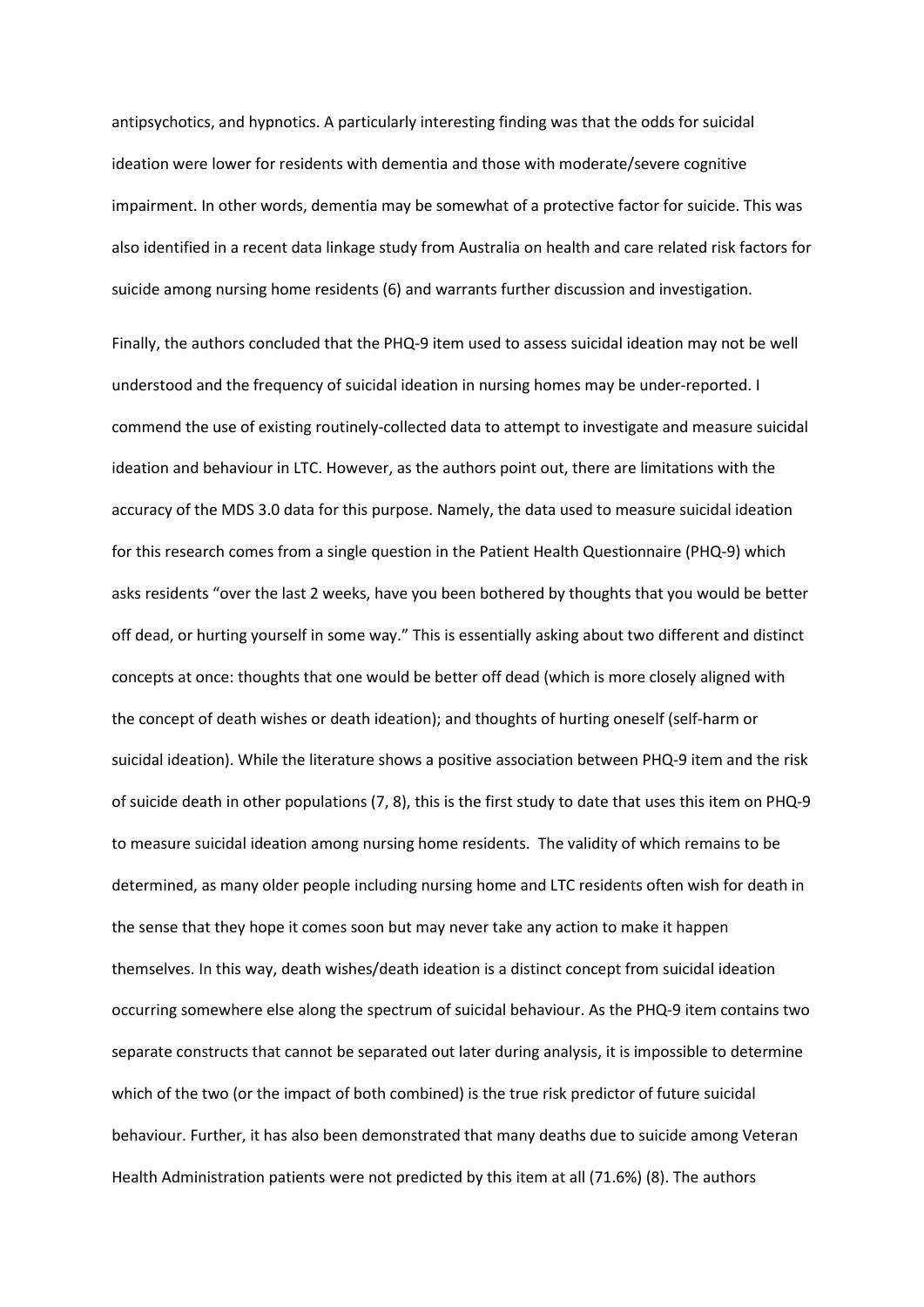highlight this issue in the discussion about the difficulties of having multiple constructs in a single question and suggest that further research should explore how this item is understood by residents and staff when completing the questionnaire. While this is a start, the problem is also part of a broader conceptual issue about how we understand and therefore respond to suicidal and end-oflife behaviour among older adults particularly those living in LTC. This also requires research attention and resolution.

Various changes have been made over the years to improve the quality of data collected through versions of the MDS to provide an accurate reading of the LTC resident population and their care needs. The most recent being the implementation of the Minimum Data Set (MDS) 3.0 in 2010, which now requires all US NHs (certified by Medicare and Medicaid) to routinely administer the Patient Health Questionnaire (PHQ-9) to all residents. Ten years on and this latest work by Temkin-Greener and colleagues highlights an important opportunity to improve it further.

## **References**

1. Osgood NJ: Environmental factors in suicide in long-term care facilities. Suicide & lifethreatening behavior 1992; 22:98-106

2. Mezuk B, Lohman M, Leslie M, et al: Suicide Risk in Nursing Homes and Assisted Living Facilities: 2003-2011. Am J Public Health 2015; 105:1495-1502

3. Murphy BJ, Bugeja L, Pilgrim J, et al: Completed suicide among nursing home residents: a systematic review. International journal of geriatric psychiatry 2015; 30:802-814

4. Mezuk B, Rock A, Lohman MC, et al: Suicide risk in long-term care facilities: a systematic review. International journal of geriatric psychiatry 2014; 29:1198-1211

5. Murphy BJ, Bugeja LC, Pilgrim JL, et al: Suicide among nursing home residents in Australia: A national population-based retrospective analysis of medico-legal death investigation information. International journal of geriatric psychiatry 2018; 33:786-796